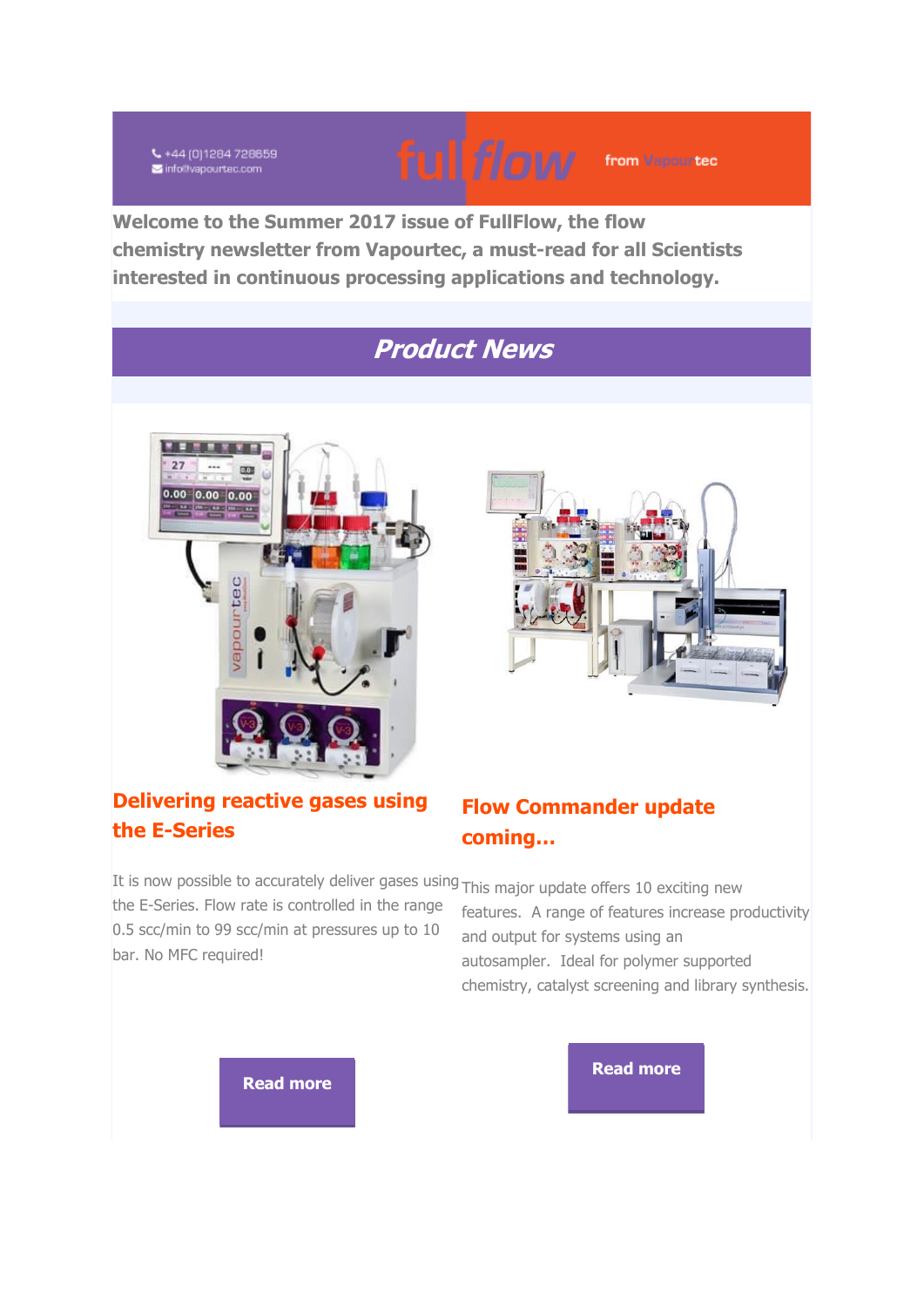



#### **Expanded LED options**

High power and efficient LEDs are available from 365 nm – 580 nm. The LED wavelength is selected Your Vapourtec system can now control external to be a perfect match to the sensitizer / catalyst. Supplying state of the art LED technology delivered in an easy to use package. Vapourtec remains at the cutting edge of visible light photochemistry.

#### **Enabling integration with in-line MS or HPLC**

valves allowing easy integration of your Flow Chemistry system with your MS or HPLC system. This feature is the perfect tool for automated sampling of a small volumes for dilution and further analysis in a custom manner.

**[Read more](http://vapourtec.createsend1.com/t/r-l-yulhikkt-l-u/)**

**[Read more](http://vapourtec.createsend1.com/t/r-l-yulhikkt-l-h/)**

# **Latest News**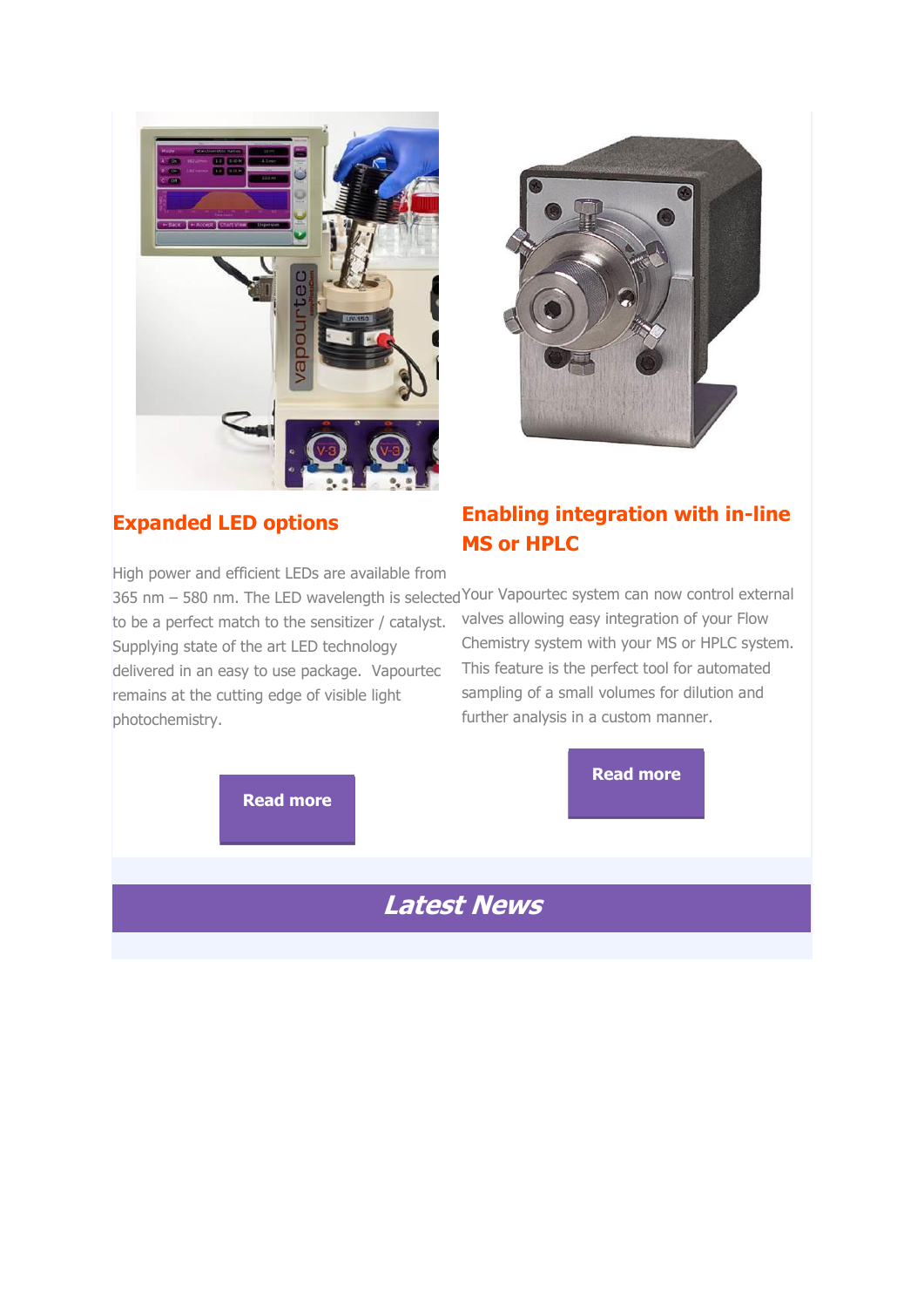



#### **Key landmark for flow chemistry Flow reactor technology in specialists**

Vapourtec have recently hit the notable landmark Chick Wilson's group at the University of Bath of having been cited in 250 peer reviewed publications. The 250th publication featured work reactor (PMR) for controlling the particle size carried out by Graz University's Research Group led by Professor Oliver Kappe which used Vapourtec's innovative SF-10 lab pump.

# **metastable materials synthesis**

have been using Vapourtec's progressive mixing during crystallisation of metastable materials.

**[Read more](http://vapourtec.createsend1.com/t/r-l-yulhikkt-l-p/) Read more**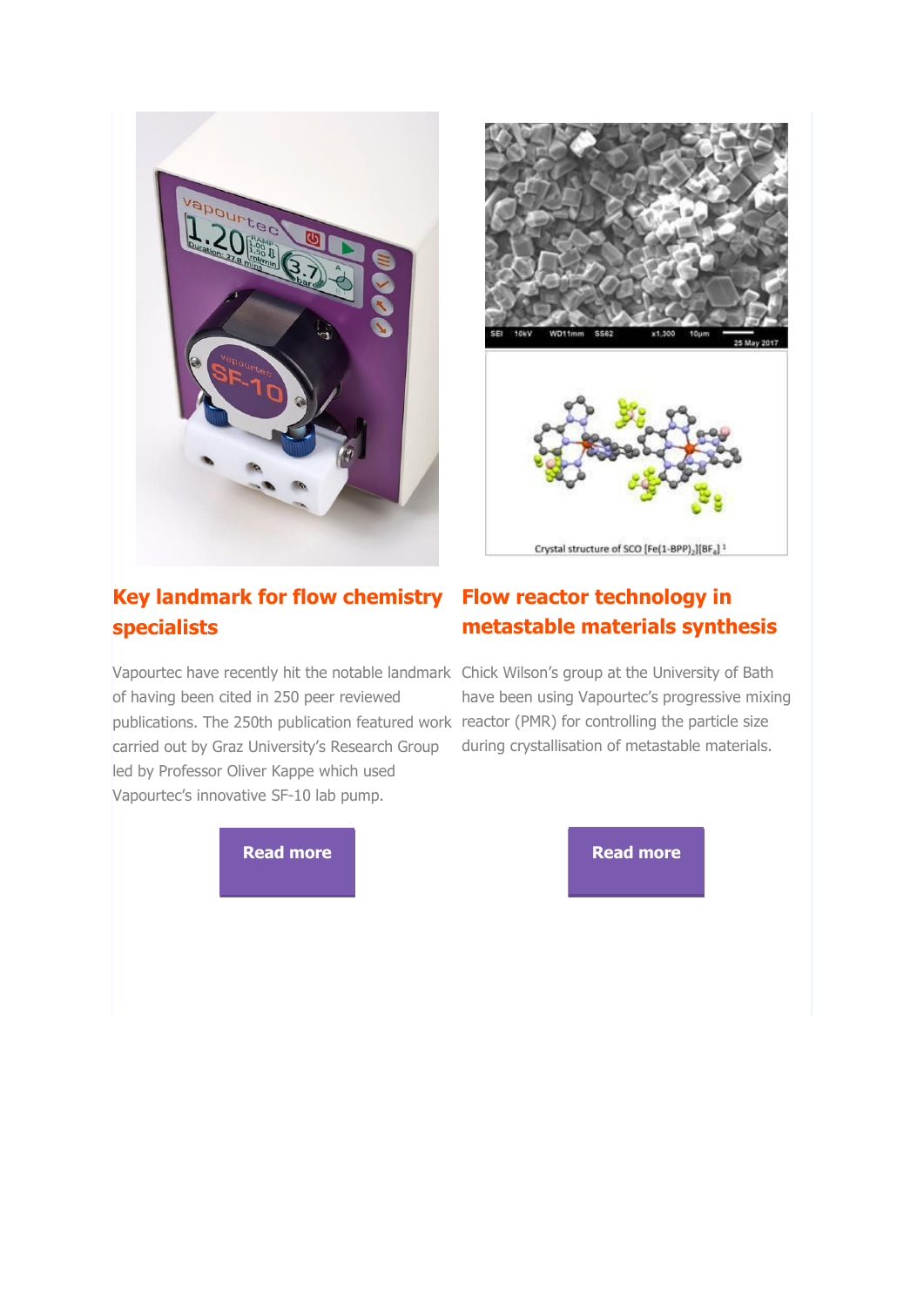



#### **Vapourtec all set for new chapter**

On 14th August Vapourtec will move to its new eco-friendly purpose built premises. Offering us scope and capacity to enjoy continued growth and

more capacity for training, research and development.

**[Read more](http://vapourtec.createsend1.com/t/r-l-yulhikkt-l-m/)**

#### **In-situ production of Grignard reagents in continuous flow**

Janssen Research Group and Universidad de Castilla-La Mancha have developed a continuous flow protocol for the in-situ production of Grignard reagents that overcomes the often exothermic nature of their creation, and their air and water sensitivity.

**[Read more](http://vapourtec.createsend1.com/t/r-l-yulhikkt-l-q/)**

**Events**



**AMERICAN CHEMICAL SOCIETY** 

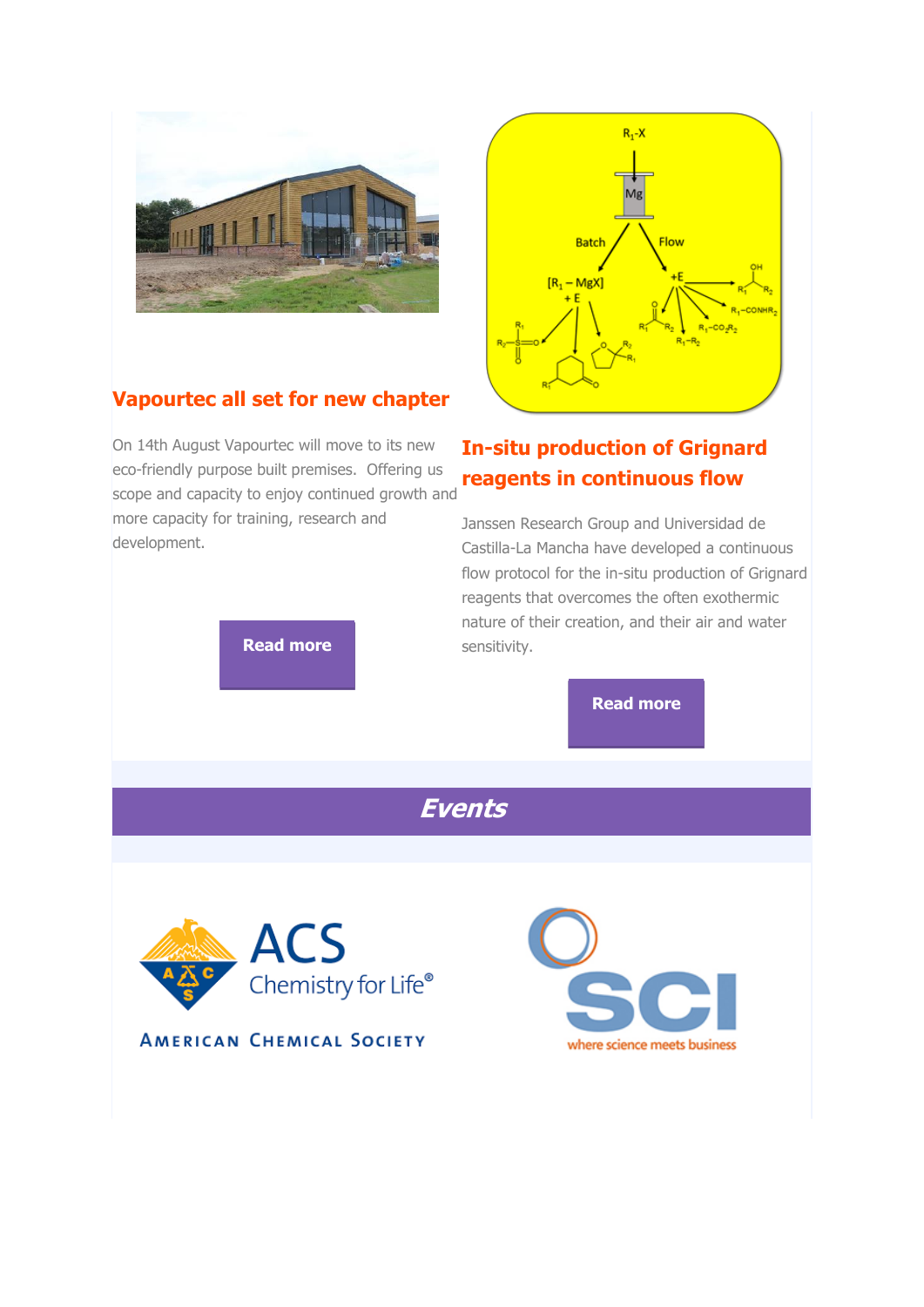#### **254th ACS National Meeting & Exposition – August 20-24, 2017 in Washington, USA**

The 254th American Chemical Society National Meeting and Exposition will be held in Washington day meeting to showcase cutting edge synthetic August on August 20-24 2017 and will focus on chemistry's impact on the global economy.

#### **New Synthetic Methods – Design and Application– 28 September 2017, SCI, London, UK**

The SCI's Fine Chemical Group is hosting a oneorganic chemistry. The aim of the meeting is to highlight new synthetic approaches, disconnections and methods, and their application as developed by key researchers from both academia and industry.

**[Read More](http://vapourtec.createsend1.com/t/r-l-yulhikkt-l-v/)**



**FROST 6th Conference on Frontiers in Organic Synthesis Technology – October 18-20, 2017 in Budapest, Hungary**

The 6th FROST conference is again organized by the ACS Hungarian Chapter. The agenda topics will be; Safe production of hazardous chemicals in flow, Flow chemistry in pharma industry, Instruments for flow chemistry: microreactors and Flow chemistry for drug discovery

# Elow Chemistry Society

#### **Flow Chemistry Europe -February 6th – 8th 2018 in Cambridge UK**

Benefit from the expert knowledge of academic and industry leaders who are pushing the boundaries of this rapidly evolving field and learn how you can transform your organic synthesis processes into a more streamlined, continuous set of synthesis operations

**[Read more](http://vapourtec.createsend1.com/t/r-l-yulhikkt-l-w/) Read more Read more**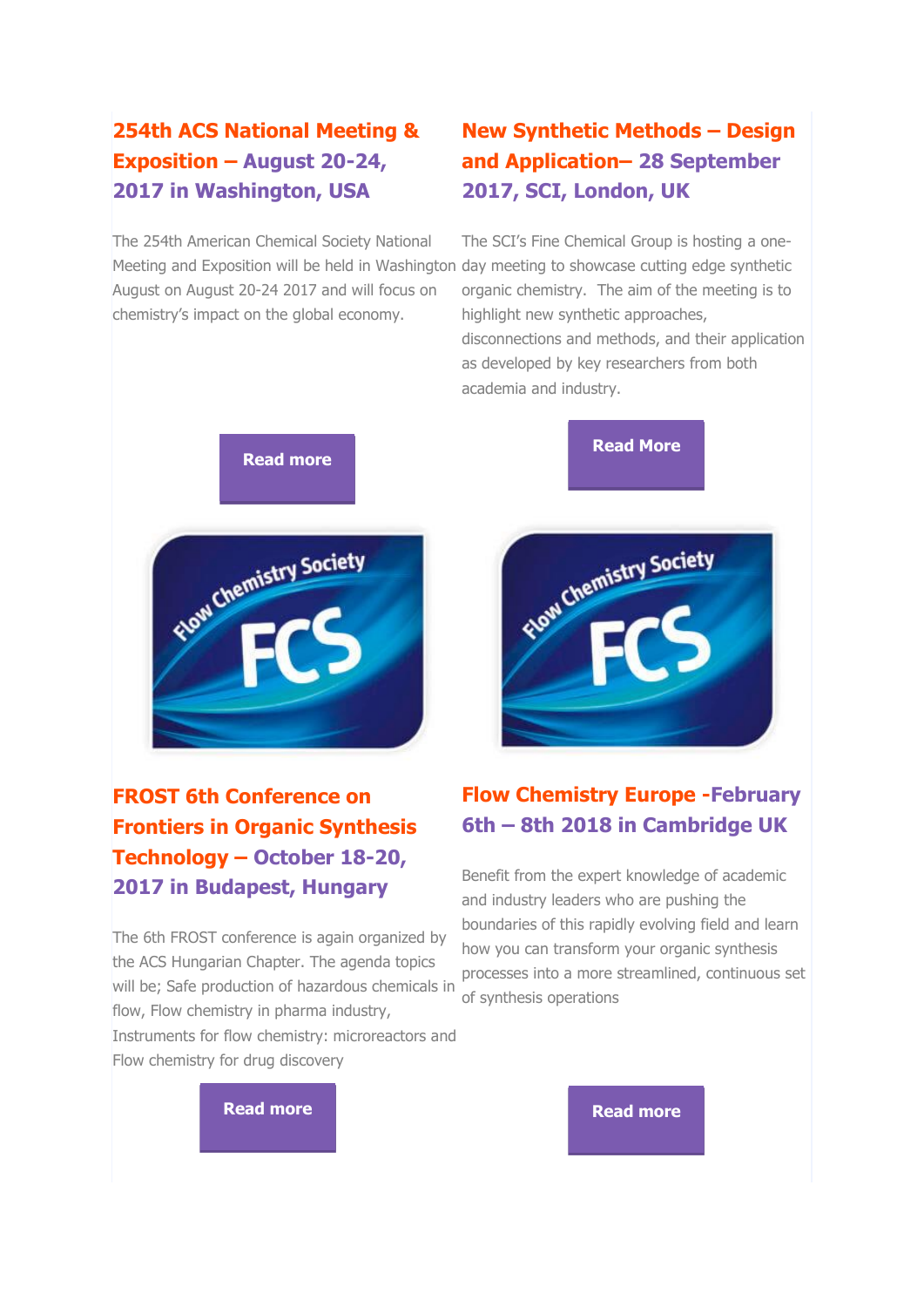## **New Applications**



#### **Selective hydrogenation of O-benzyl vanillin using hydrogen gas and a palladium on charcoal slurry**

As part of our ongoing work with slurries, the powerful combination of the Vapourtec E-series and SF-10 has made it possible to quickly achieve the selective hydrogenation.

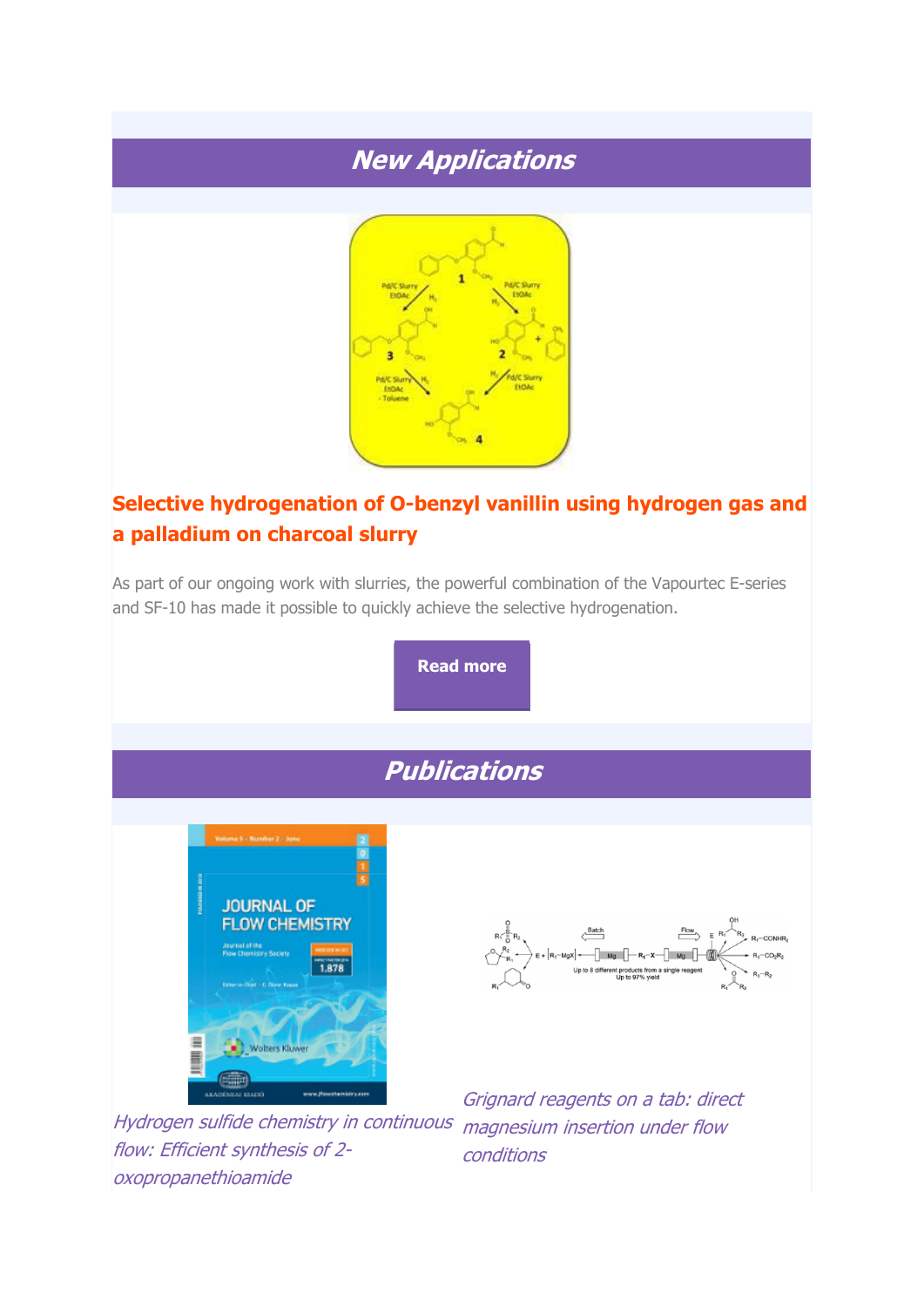David Cantillo1,2, Phillip A. Inglesby3, Alistair Boyd3, Oliver Kappe1,2

Lena Huck†,‡, Antonio de la Hoz‡, Angel Díaz-Ortiz‡, Jesus Alcázar†

1 Institute of Chemistry, University of Graz, NAWI Cilag, S.A., C/Jarama 75, 45007 Toledo, Spain. Graz, Heinrichstrasse 28, 8010 Graz, Austria

2 Research Center Pharmaceutical Engineering (RCPE), Inffeldgasse 13, 8010 Graz, Austria

3 AstraZeneca, Silk Road Business Park, Macclesfield, SK10 2NA, United Kingdom † Janssen Research and Development, Janssen-

‡ Facultad de Ciencias Químicas, Universidad de Castilla-La Mancha, 13071 Ciudad Real, Spain.



Efficient synthesis of 5-(chloromethyl) furfural (CMF) from high fructose corn syrup (HFCS) using continuous flow processing

T. M. Kohl†, B. Bizet†, P. Kevan†, C. Sellwood†, Becker, Guillaume Berionni, Hendrik Zipse, Paul J. Tsanaktsidist and C. H. Hornungt.

†CSIRO Manufacturing Flagship, Bag 10, Clayton South, Australia

#### Barbier continuous flow preparation and reactions of carbamoyllithiums for nucleophilic amidation

**CHEMISTRY** 

Maximilian Andreas Ganiek, Matthias Richard Knochel

LMU München, Department of Chemistry, München, Germany

**[Read more](http://vapourtec.createsend1.com/t/r-l-yulhikkt-l-jh/) Read more**